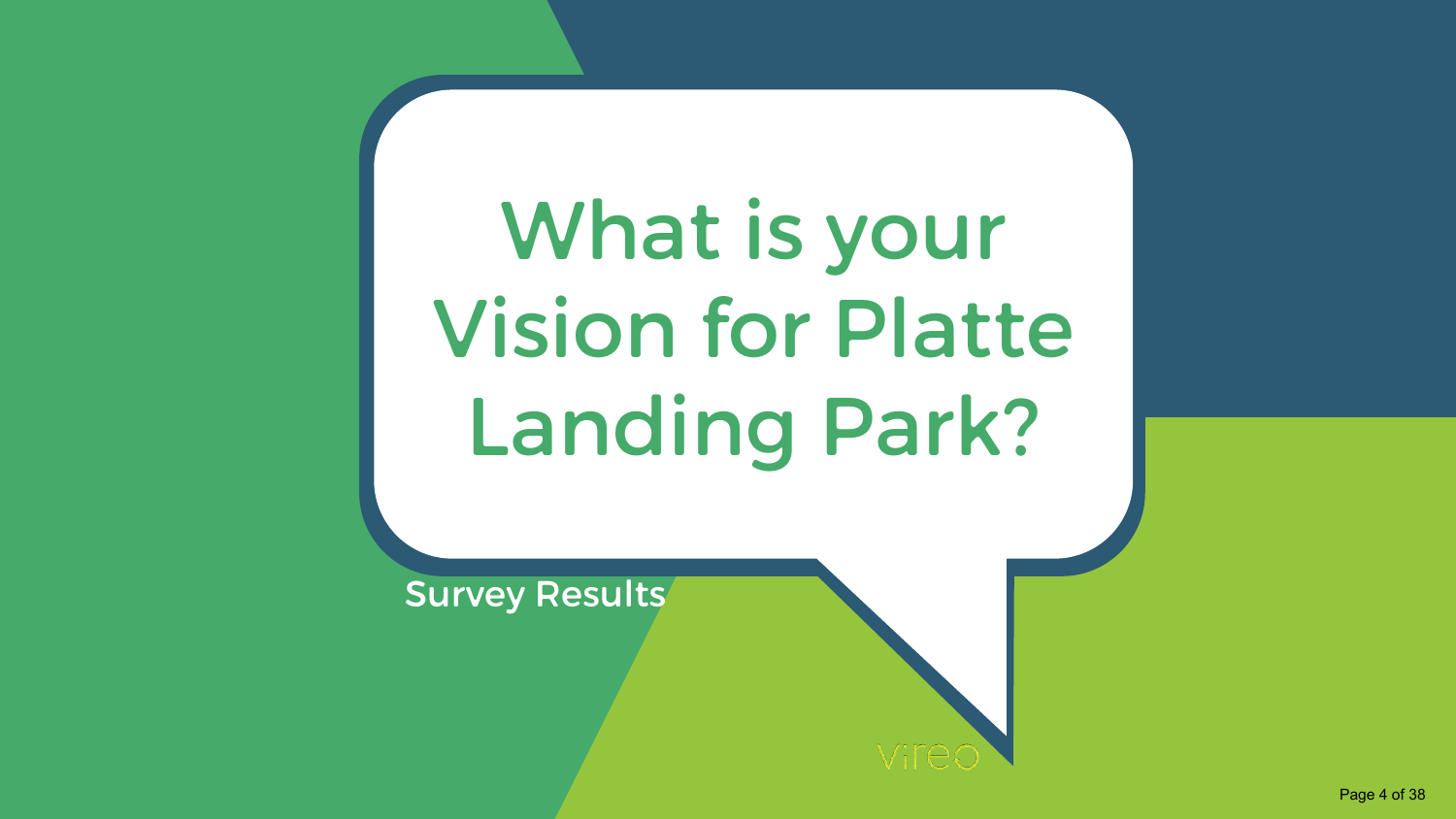#### What is your<br>Vision for Platte **Landing Park?**

**What's Happening** On April 2, 2019, Parkville residents passed Proposition P. a 1/2 cent sales tax that is dedicated to the improvement of park and recreation facilities in Parkville. The City also received a \$1 million **Platte County Parks and Recreation Partnership Grant** to fund construction.

# WETLAND

We want to hear from luov

As a part of this effort, the City identified the need to develop a new vision for this area of Platte Landing Park, Input from all residents is important and the City wants to hear from you! Take the survey to share your thoughts. Input gathered from the survey will be used to develop initial design concepts for this area of the park.



#### Public Listening Session November 15th 2021

# Online Public Survey

Dec 1st 2021 – Jan 14th 2022

905 Responses **PAPER** 850 ONLINE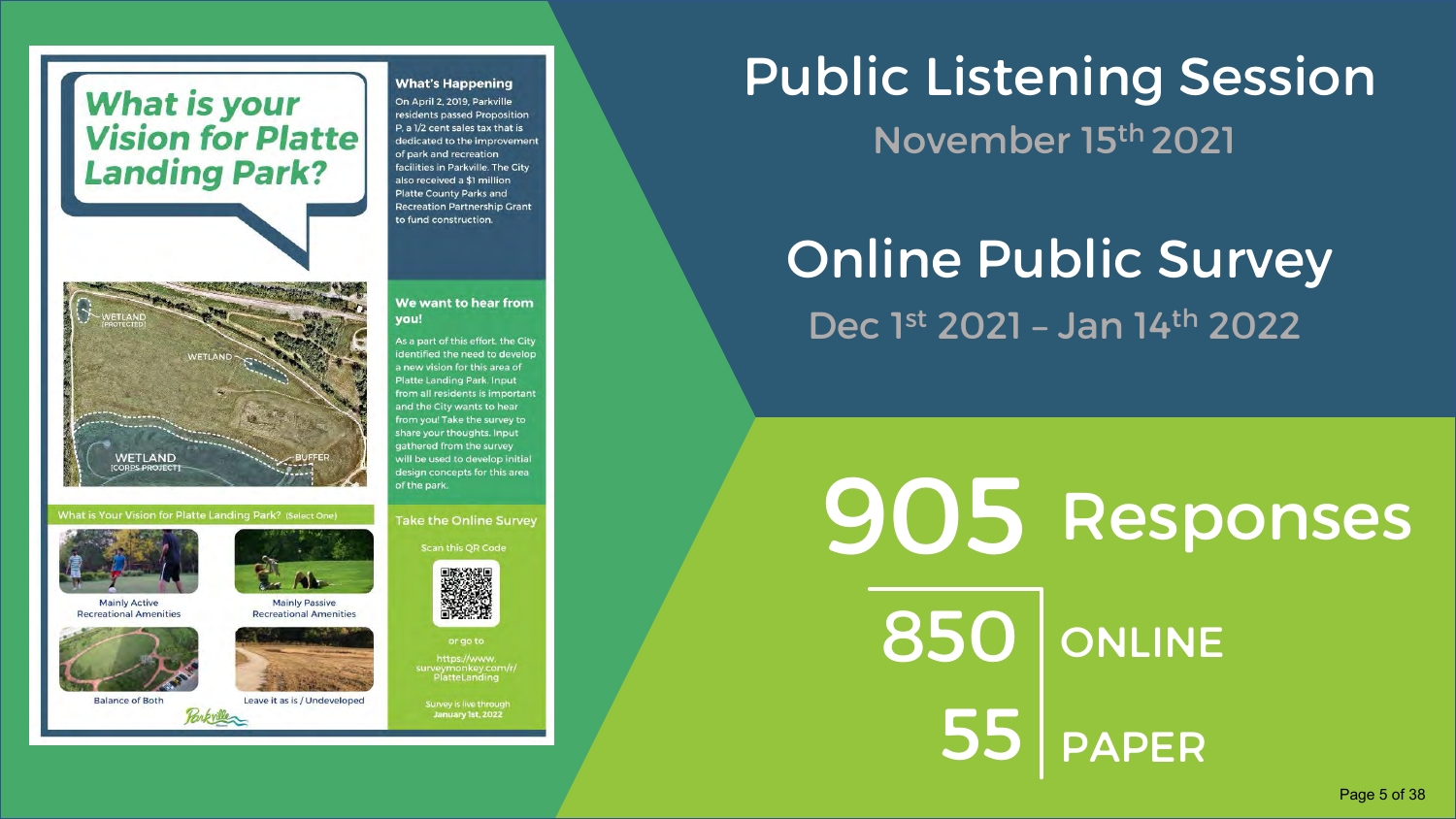#### What is Your Vision for Platte Landing Park? Q1

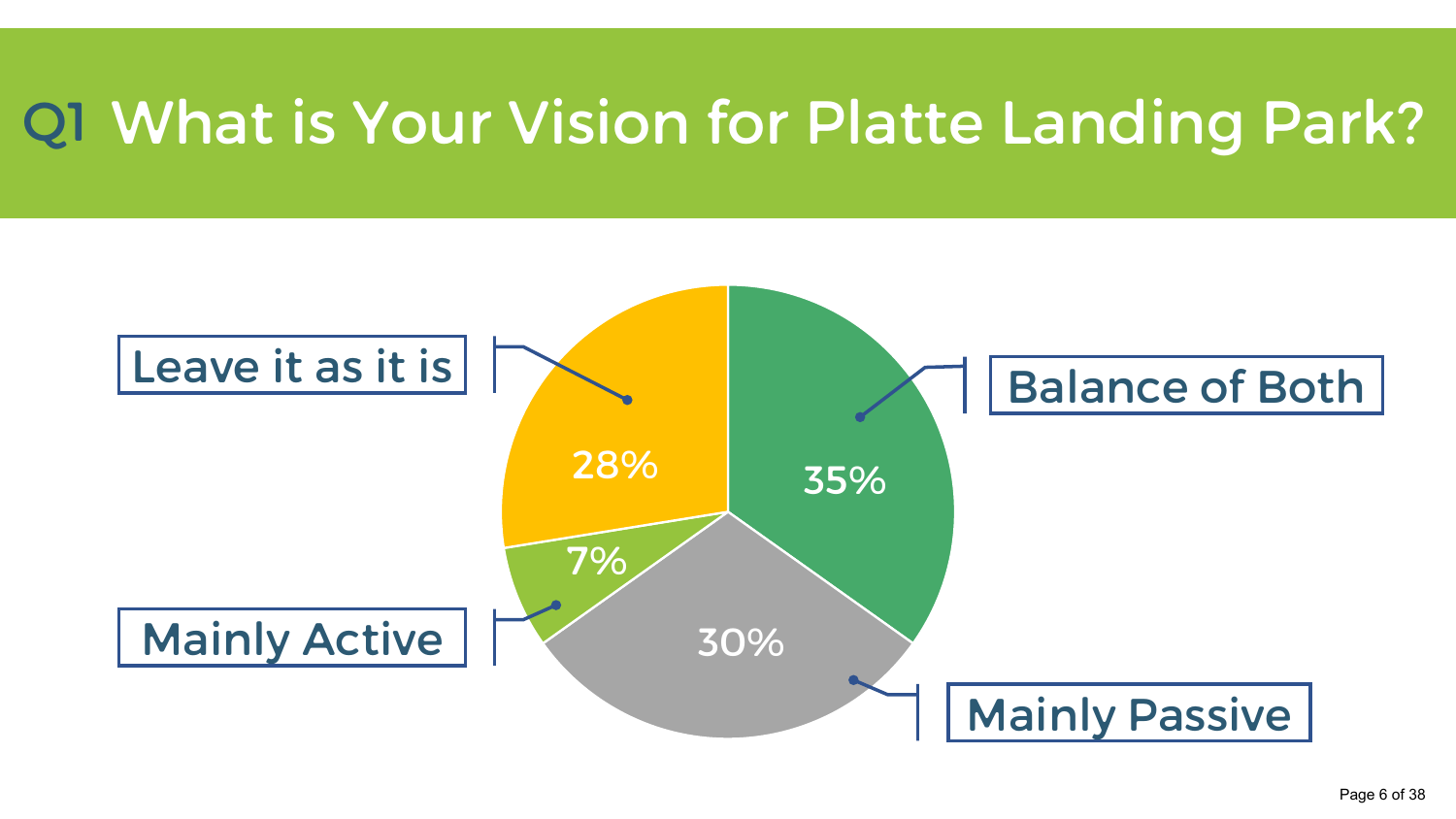### What Recreational Amenities would you Q2 like to see in Platte Land Park?

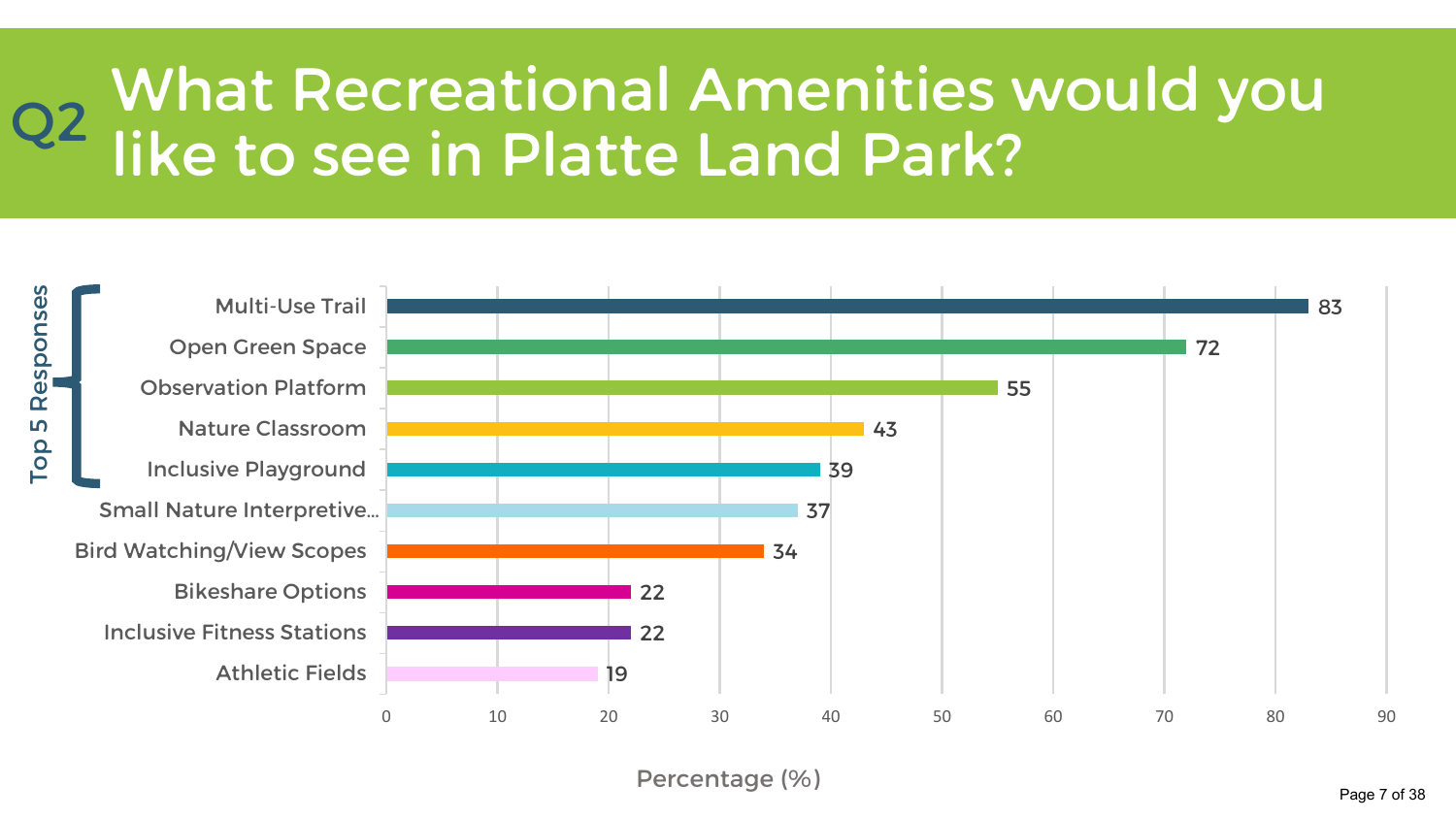# What Site Features would you like to see in Q3 Platte Landing Park?

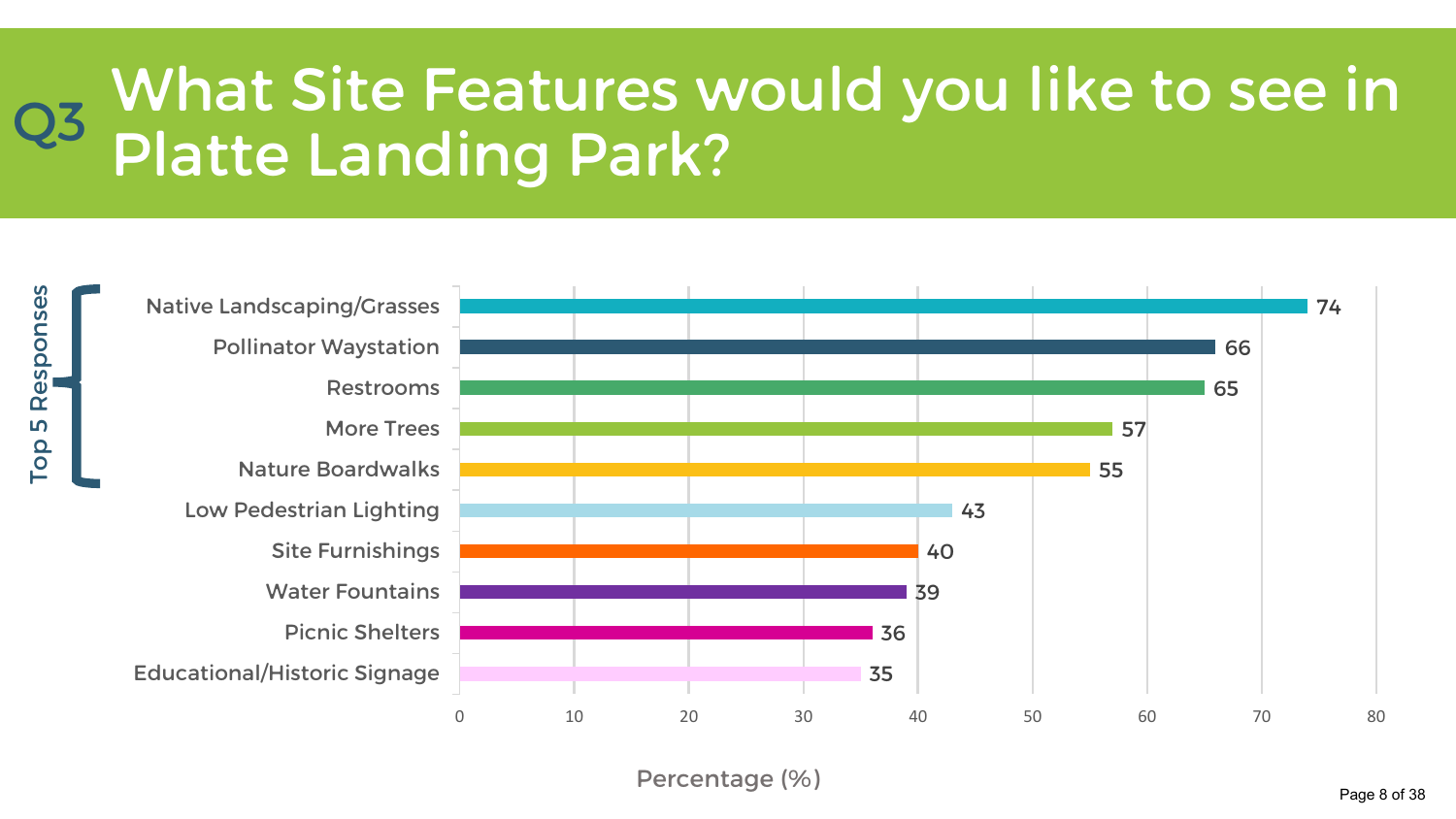# Would you like to see new Athletic Q4 Fields constructed?

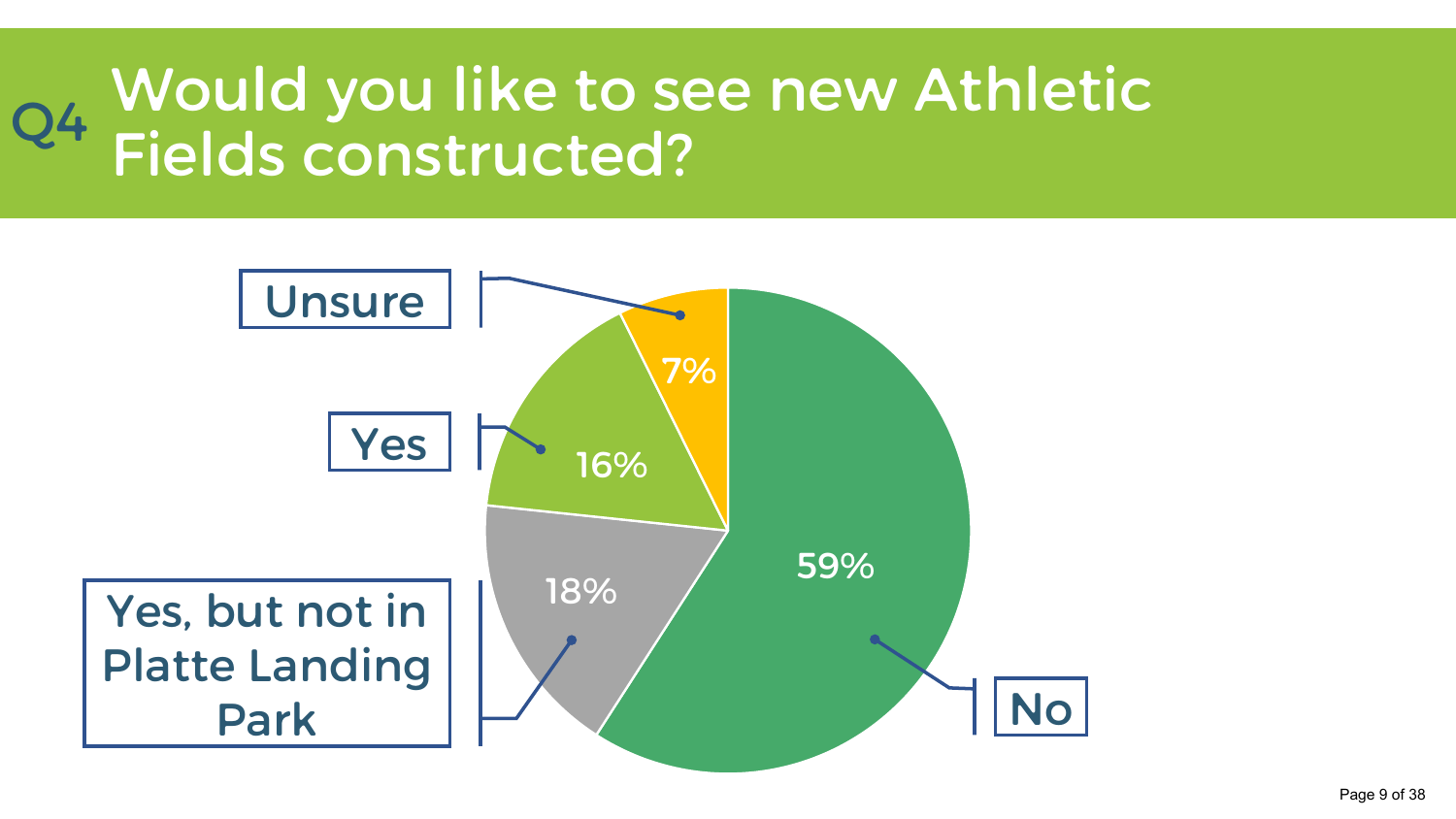### Should the City consider other options Q5 Priodid the City Consider

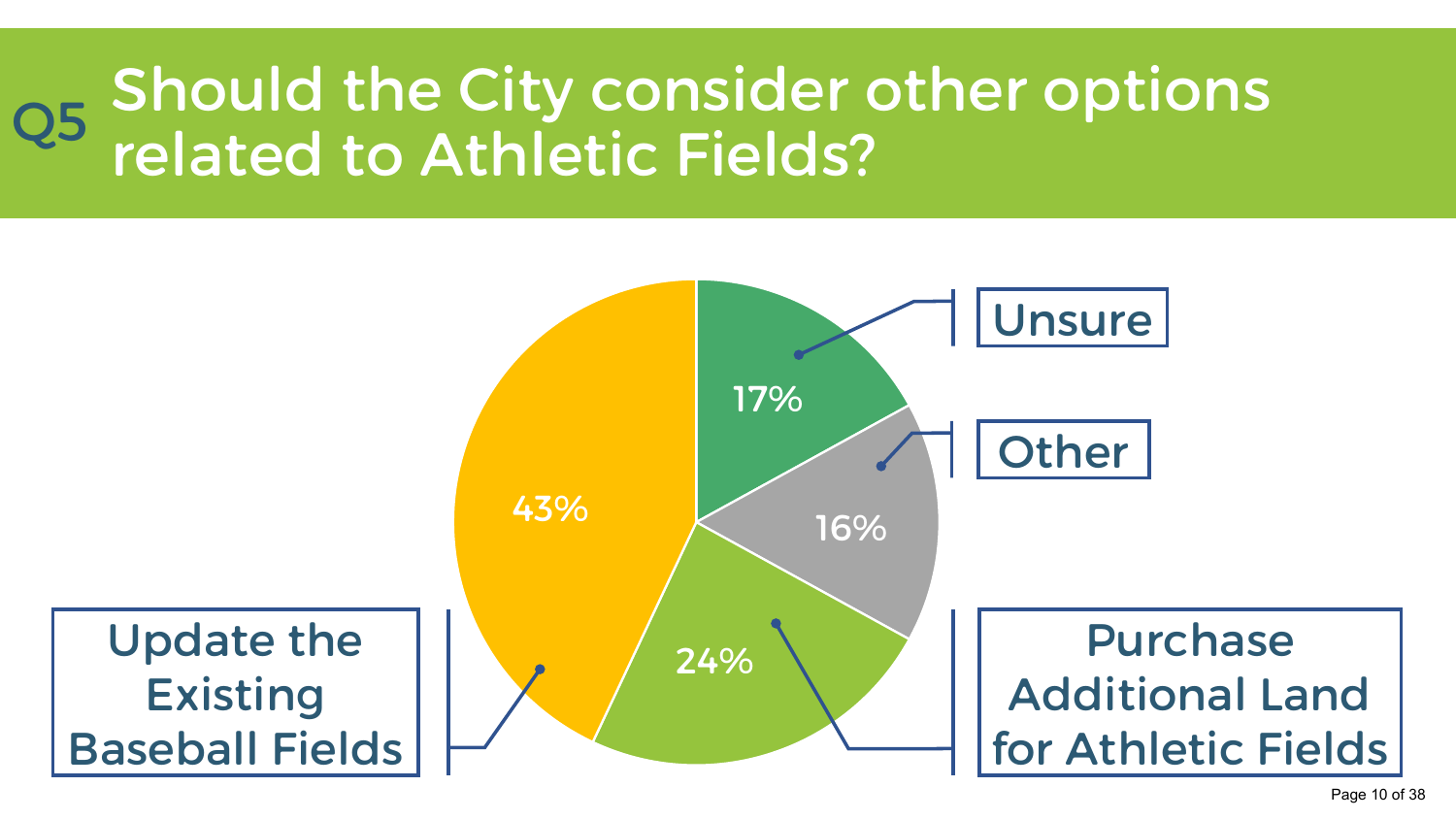#### What type of Athletic Fields would you Q6 like to see in Platte Landing Park?



Percentage (%)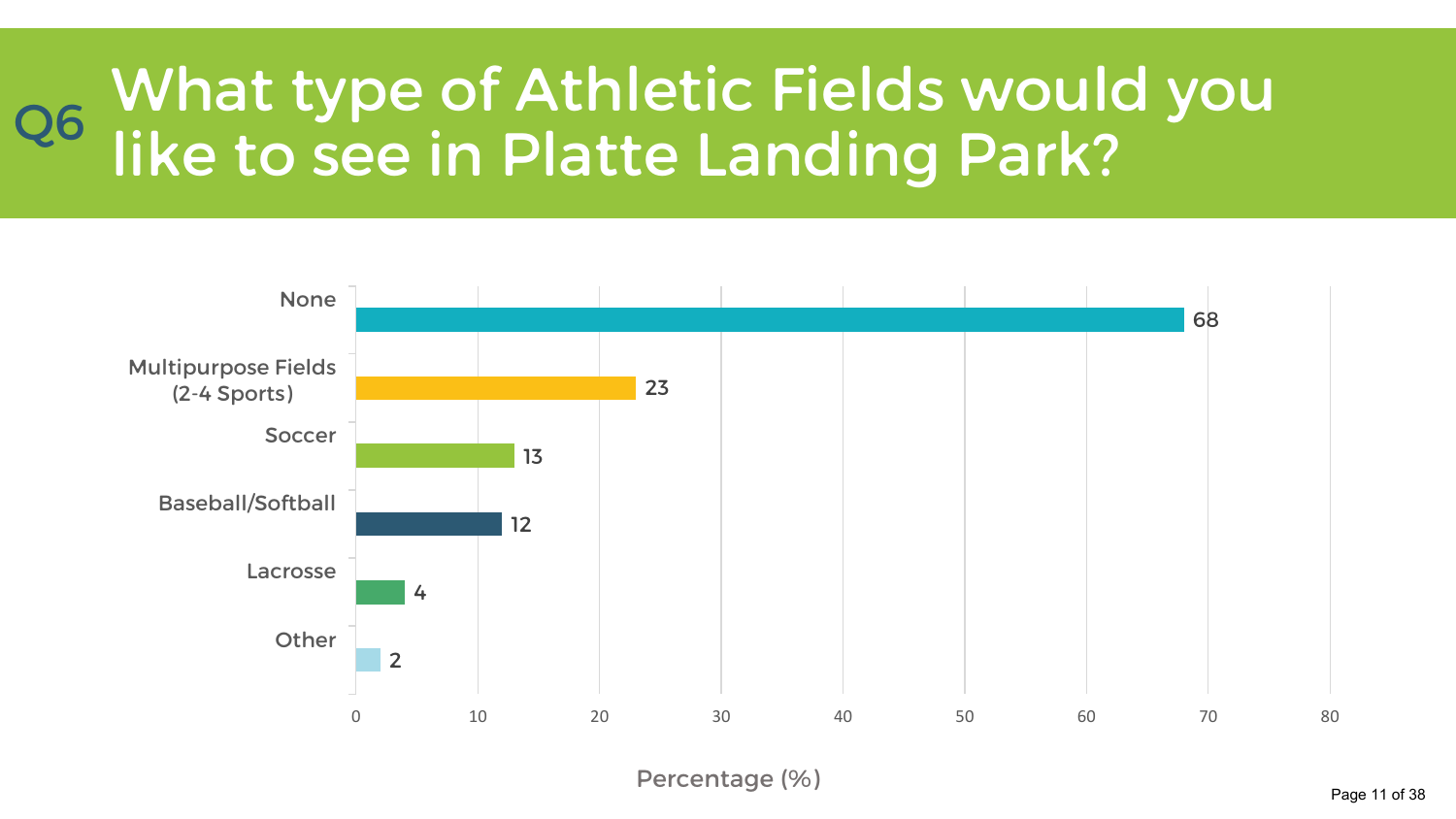# What level of Athletic Field Usage would Q7 You like to see in Platte Landing Park?

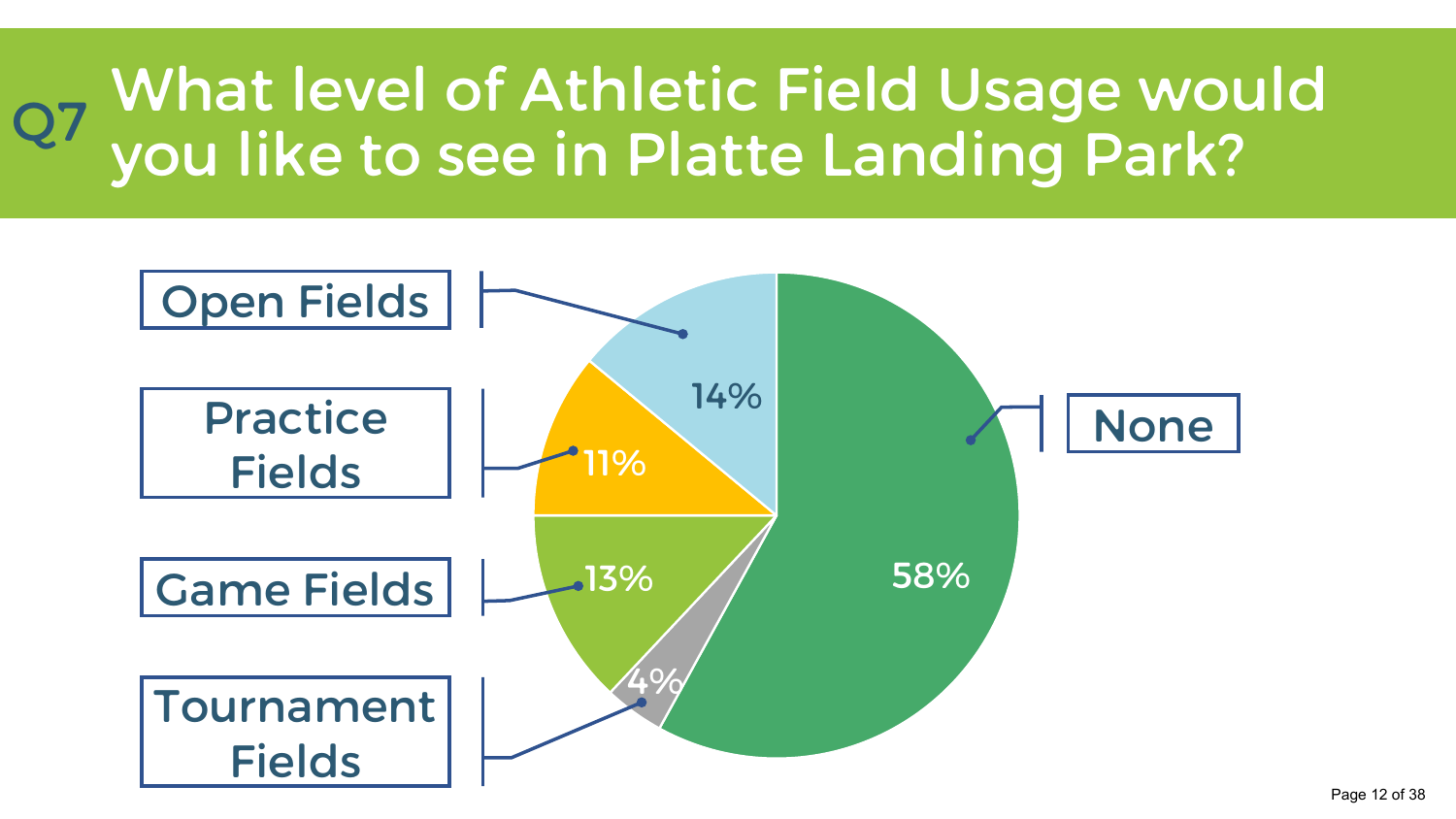## What age level of Athletic Field usage would Q8 You like to see in Platte Landing Park?

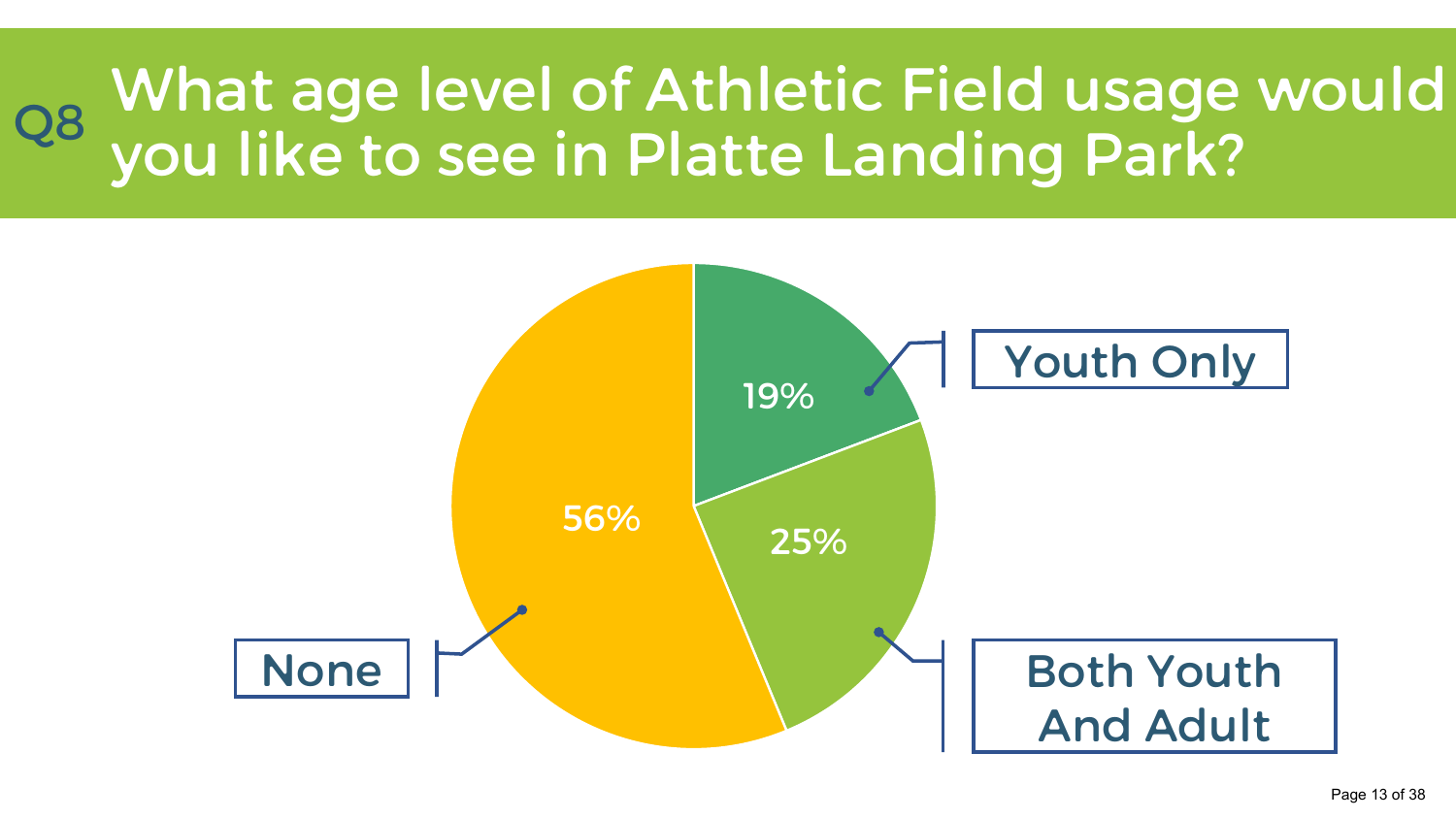#### What amenities would you like to see complement Athletic Fields in Platte Landing Park? Q9



Percentage (%)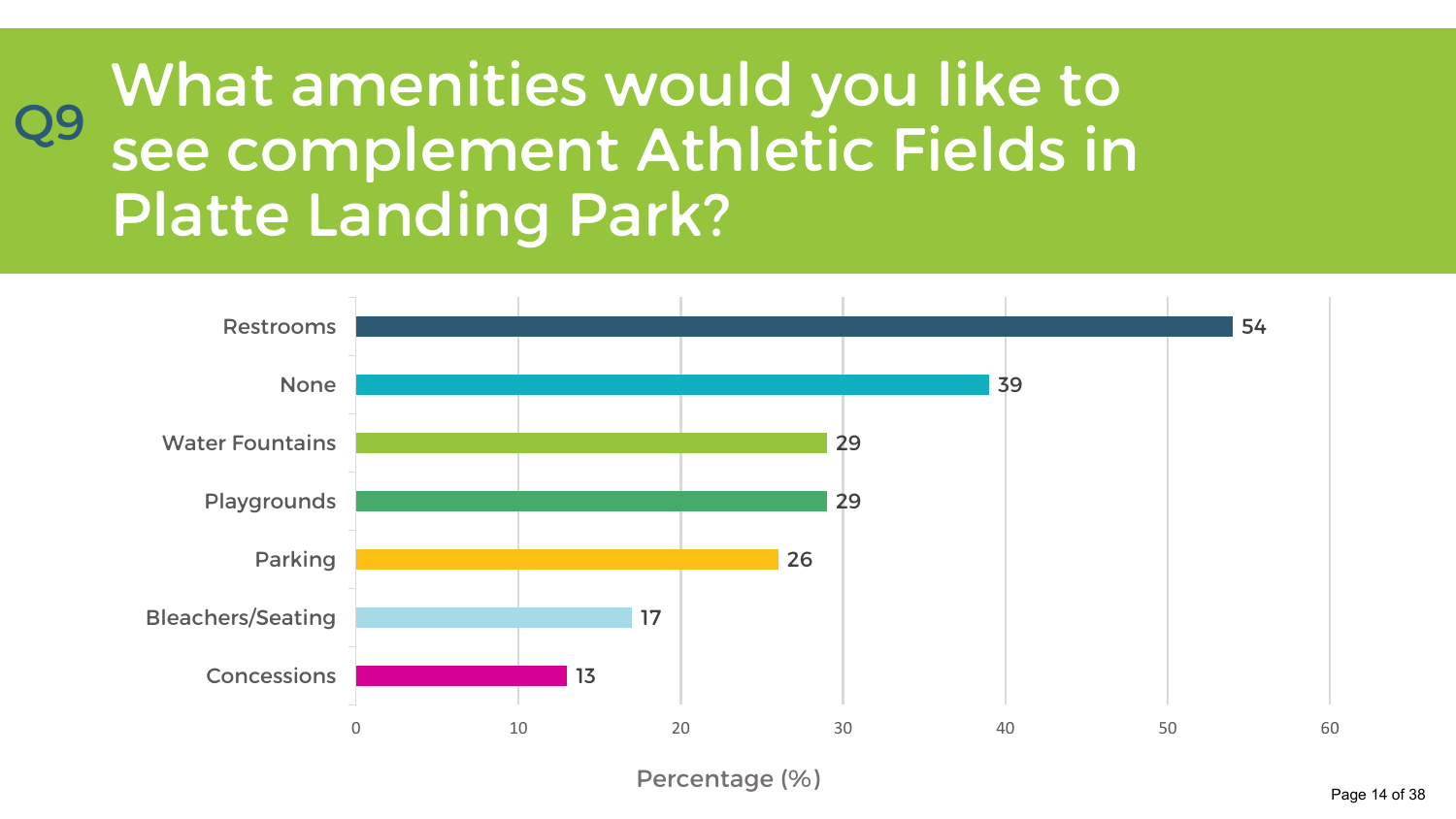#### What other amenities would you like to see Q10 What Strict arrierates would you like to see

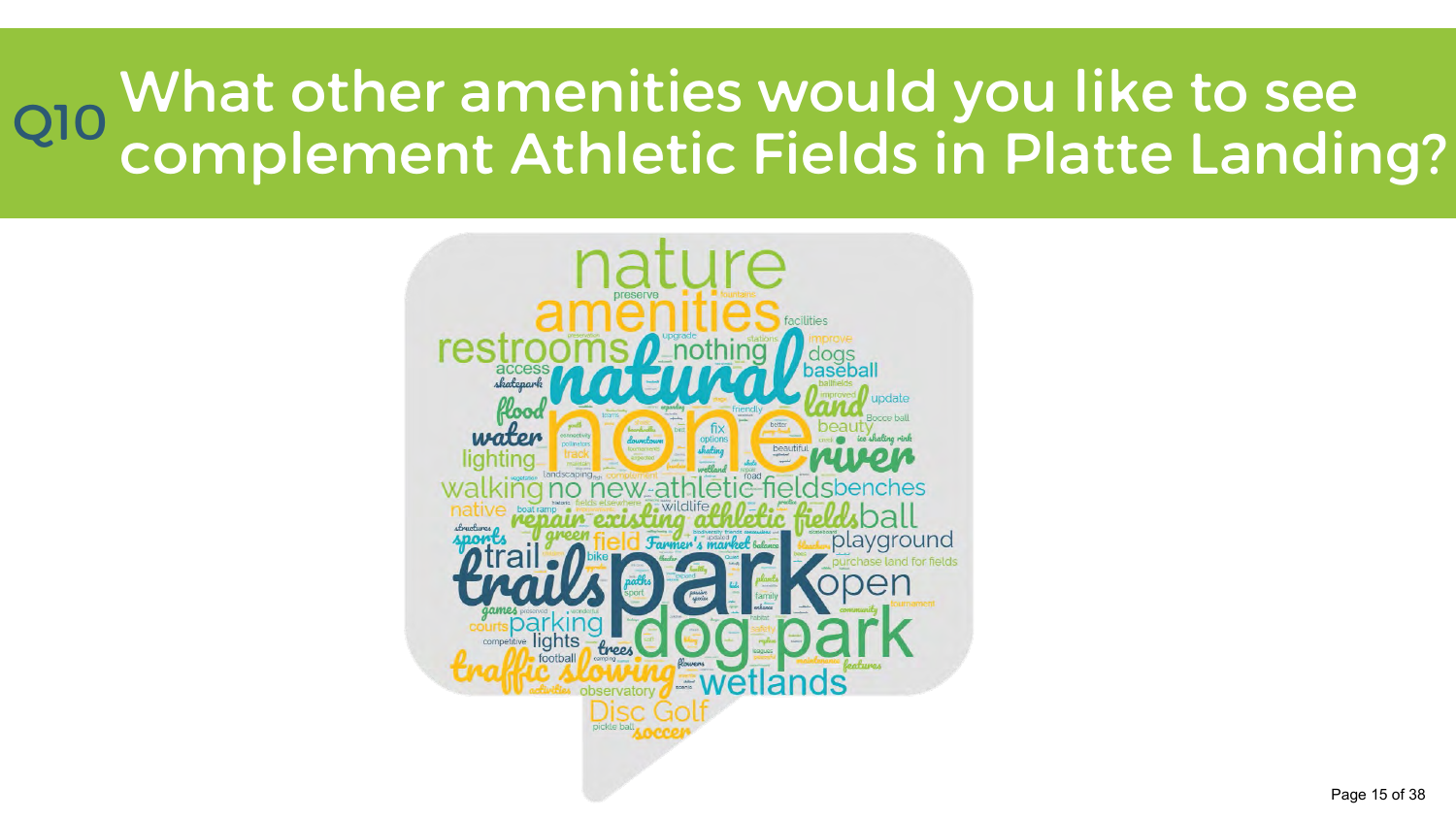## How can Traffic be improved entering Q11 Platte Landing Park?

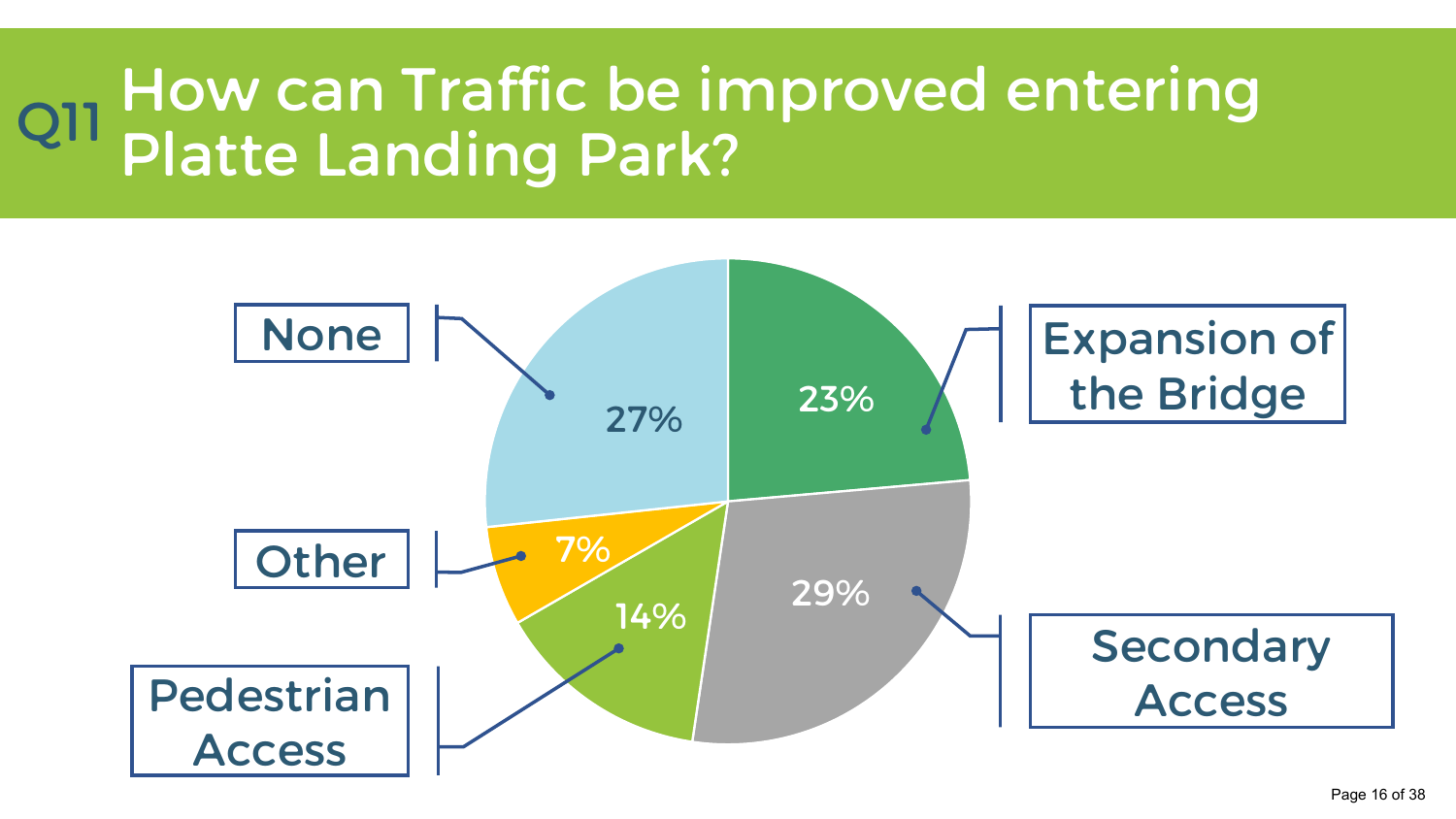#### Q12 How often do you visit Platte Landing Park?

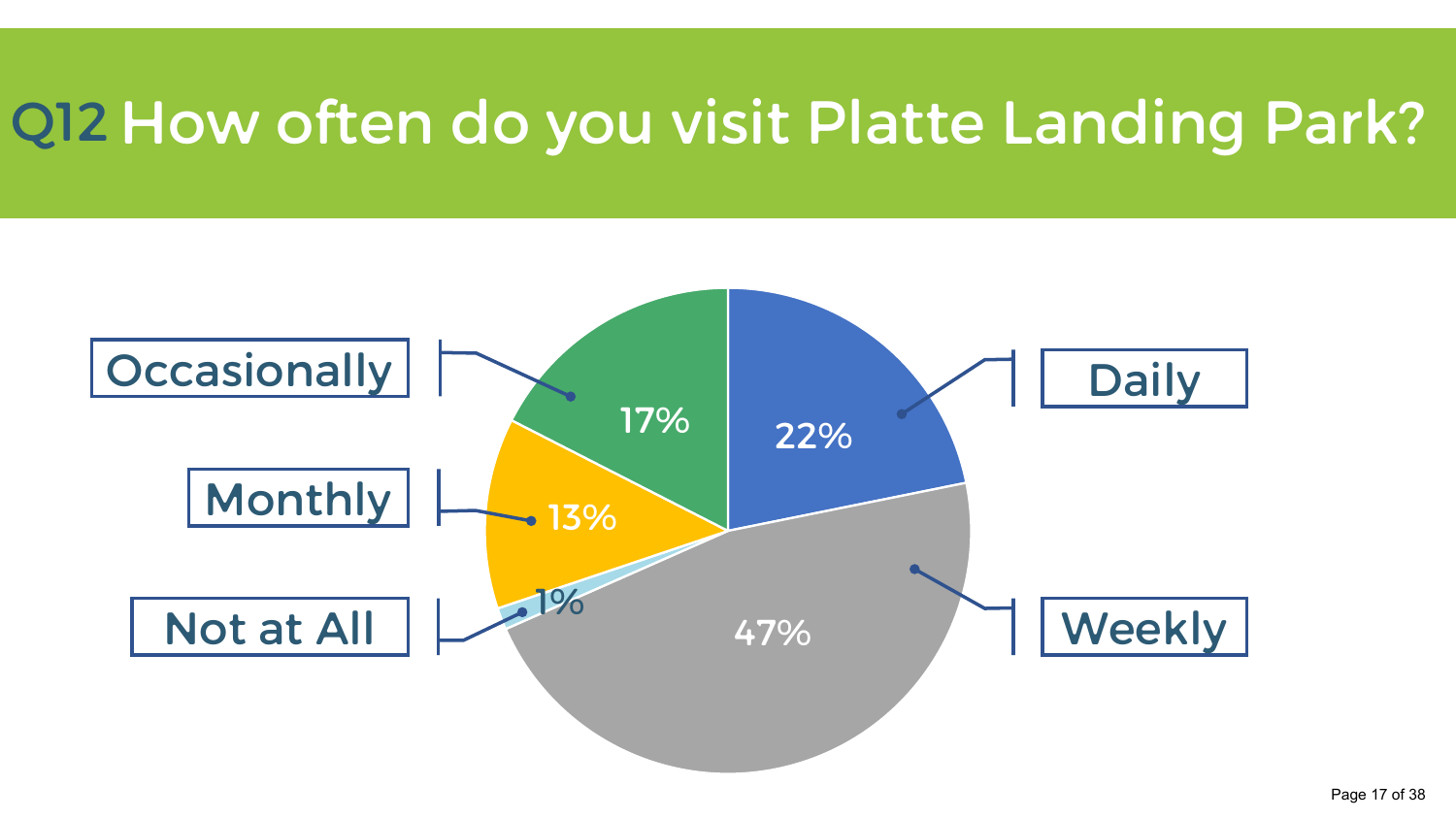#### Do you have any additional Q13 Comments/Concerns?

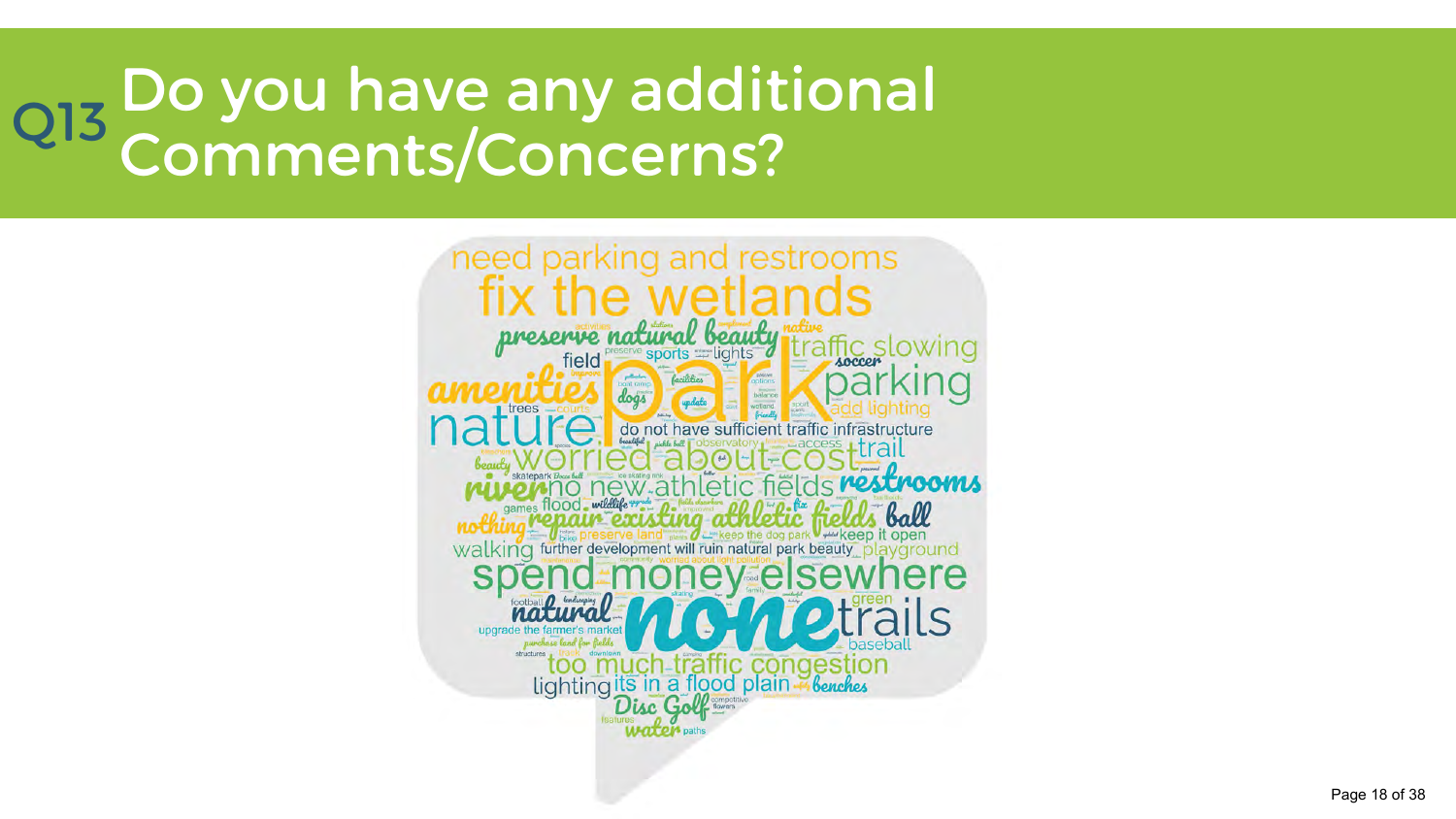